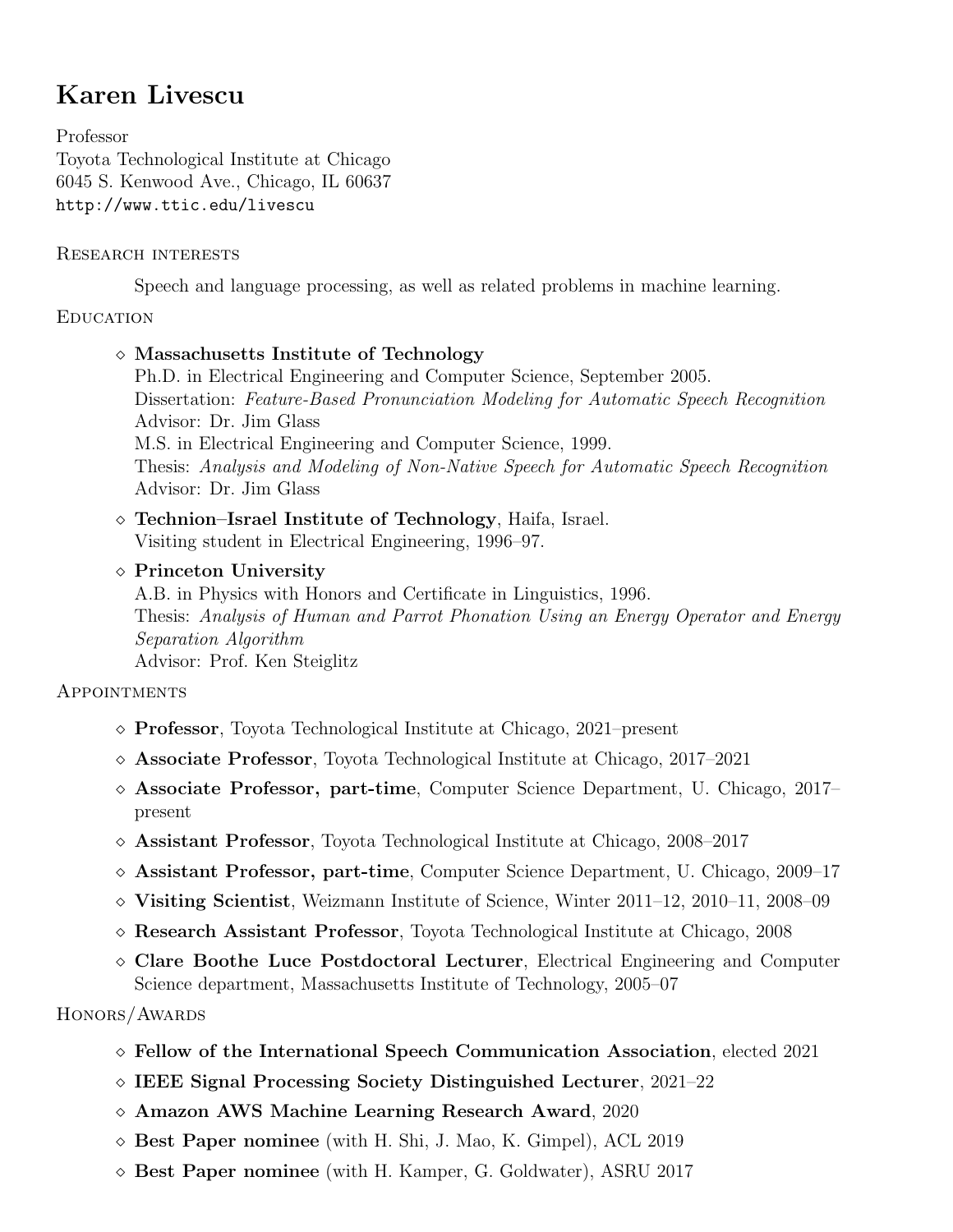- $\Diamond$  Best Paper (with L. Tu, K. Gimpel), ACL Workshop on Representation Learning for NLP (RepL4NLP) 2017
- $\Diamond$  Best Paper (with P. Swaroop Madhyastha, M. Bansal, K. Gimpel), ACL Workshop on Representation Learning for NLP (RepL4NLP) 2016
- $\Diamond$  Best Student Paper nominee (with T. Kim, W. Wang, H. Tang), ICASSP 2016
- $\diamond$  Best Paper nominee (with H. Tang, W. Wang, K. Gimpel), ASRU 2015
- $\diamond$  Google Research Award, 2015
- $\Diamond$  Google Research Award, 2014 (with M. Bansal, K. Gimpel)
- $\Diamond$  Best Student Paper 2nd Place (with K. Levin, K. Henry, A. Jansen), ASRU 2013
- $\Diamond$  Best Student Paper (with P. Jyothi, E. Fosler-Lussier), Interspeech 2012
- $\diamond$  Feinberg Visiting Faculty Fellowship, Weizmann Institute, winter 2010–11
- $\diamond$  Clare Boothe Luce Post-Doctoral Fellowship, 2005–07
- NSF Graduate Research Fellowship, 1997–2000

External Research Funding

Research at TTIC is funded through a combination of external grants and internal institute funding. Roughly 3/4 of my Ph.D. student funding has come from external grants, with the remainder from TTIC funding. Total external funding 2009–2021: \$3.6+ million from a mix of federal and industrial sources.

- $\Diamond$  Subaward of NIH R01MD015064-01A1: "Primed to (re)act: Can changes in procedural language prevent adverse events between police and minority male youth?" 2021. PI of subaward: Karen Livescu. PI of main award: Margaret Beale Spencer.
- U. Chicago Center for Data and Computation Data Science Discovery Grant: "A Data Processing Pipeline to Transcribe Broadcast Police Communications for Further Study." 2019. PI: Margaret Beale Spencer. Co-PI: Karen Livescu.
- Amazon AWS Machine Learning Research Award: "Multilingual Acoustic-Semantic Embeddings of Spoken Language." 2019. PI: Karen Livescu.
- Air Force Office of Sponsored Research Center of Excellence: "Machines, Algorithms, and Data Lab (MADLab): A University Center of Excellence in Efficient and Robust Machine Learning." 5/1/18 - 4/30/23. Center based at U. Wisconsin Madison, PI Rob Nowak. TTIC PI: Greg Shakhnarovich. Co-PI: Karen Livescu.
- $\Diamond$  **NSF IIS-1816627**: "RI: Small: From acoustics to semantics: Embedding speech for a hierarchy of tasks."  $8/15/18 - 7/31/21$ . PI: Karen Livescu.
- Google Research Award: "Discriminative Neural Segmental Models for Sequence Prediction." 2016. PI: Karen Livescu.
- $\Diamond$  Google Research Award: "Spoken language understanding with multi-view learning." 2014. PI: Mohit Bansal. Co-PIs: Kevin Gimpel, Karen Livescu.
- NSF IIS-1409837: RI: Medium: Collaborative Research: Models of Handshape Articulatory Phonology for Recognition and Analysis of American Sign Language. 6/1/14 - 5/31/18. PI: Karen Livescu. Co-PI: Greg Shakhnarovich (TTIC), Diane Brentari (U. Chicago), Jason Riggle (U. Chicago).
- $\Diamond$  **NSF IIS-1321015**: RI: Small: Multi-View Learning of Acoustic Features for Speech Recognition Using Articulatory Measurements. 9/1/13 - 8/31/17. PI: Karen Livescu.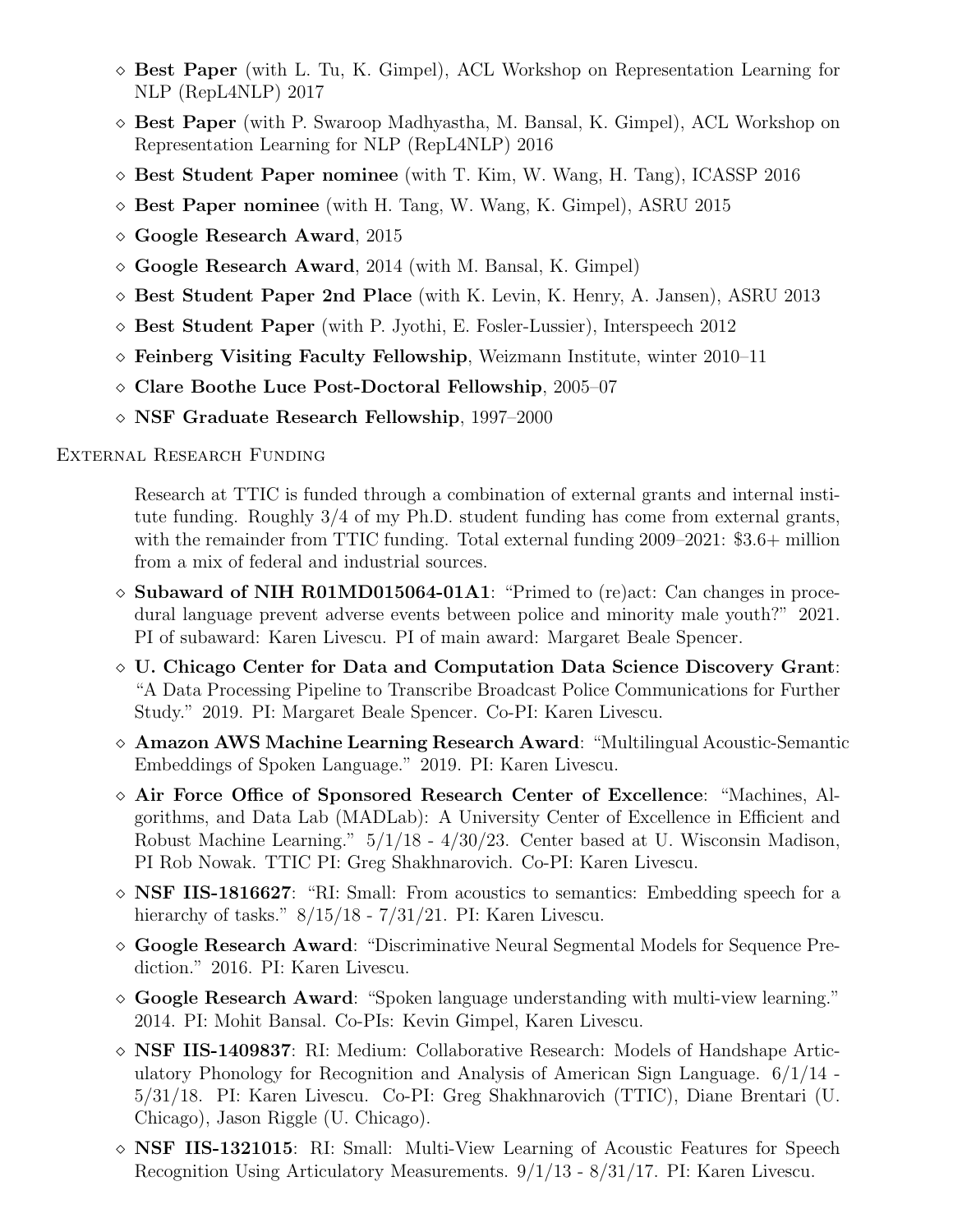- $\Diamond$  **NSF IIS-1433485**: EAGER: Discovery of Segmental Sub-Word Structure in Speech. 3/1/14 - 2/28/15. PI: Karen Livescu.
- $\Diamond$  **NSF IIS-0905633**: RI: Medium: Collaborative Research: Explicit Articulatory Models of Spoken Language, with Application to Automatic Speech Recognition. 7/1/09 - 6/30/13. PI: Karen Livescu. Co-PIs: Jeff Bilmes (U. Washington), Eric Fosler-Lussier (Ohio State U.).

# **PUBLICATIONS**

### **JOURNALS**

- 1. H. Kamper, G. Shakhnarovich, and K. Livescu, "Semantic speech retrieval with a visually grounded model of untranscribed speech," IEEE/ACM Transactions on Audio, Speech, and Language Processing 27(1):89–98, January 2019.
- 2. E. M. Mugler, M. C. Tate, K. Livescu, J. W. Templer, M. A. Goldrick, M. W. Slutzky, "Differential representation of articulatory gestures and phonemes in motor, premotor, and inferior frontal cortices," J. Neuroscience 38(46):9803–9813, November 2018.
- 3. H. Tang, L. Lu, L. Kong, K. Gimpel, K. Livescu, C. Dyer, N. A Smith, and S. Renals, "End-to-end neural segmental models for speech recognition," IEEE Transactions of Selected Topics in Signal Processing, December 2017.
- 4. T. Kim, J. Keane, W. Wang, H. Tang, G. Shakhnarovich, J. Riggle, D. Brentari, and K. Livescu, "Lexicon-free fingerspelling recognition from video: Data, models, and signer adaptation," Computer Speech and Language 46:209–232, November 2017.
- 5. K. Livescu, P. Jyothi, and E. Fosler-Lussier, "Articulatory feature-based pronunciation modeling," Computer Speech and Language 36:212–232, March 2016.
- 6. J. Wieting, M. Bansal, K. Gimpel, and K. Livescu, "From paraphrase database to compositional paraphrase model and back", Trans. ACL 3:345-358, June 2015.
- 7. K. Livescu, E. Fosler-Lussier, and F. Metze, "Subword modeling for automatic speech recognition," Signal Processing Magazine 29(6):44—57, November 2012.
- 8. K. Saenko, K. Livescu, J. Glass, and T. Darrell, "Multistream articulatory feature-based models for visual speech recognition," IEEE Trans. Pattern Analysis and Machine Intelligence 31(9):1700–1707, September 2009.
- 9. S. King, J. Frankel, K. Livescu, E. McDermott, K. Richmond, and M. Wester, "Speech production knowledge in automatic speech recognition," Journal of the Acoustical Society of America  $121(2)$ :723-742, February 2007.
- 10. T. J. Hazen, I. Lee Hetherington, H. Shu, and K. Livescu, "Pronunciation modeling using a finite-state transducer representation," Speech Communication 46(2):189–203, June 2005.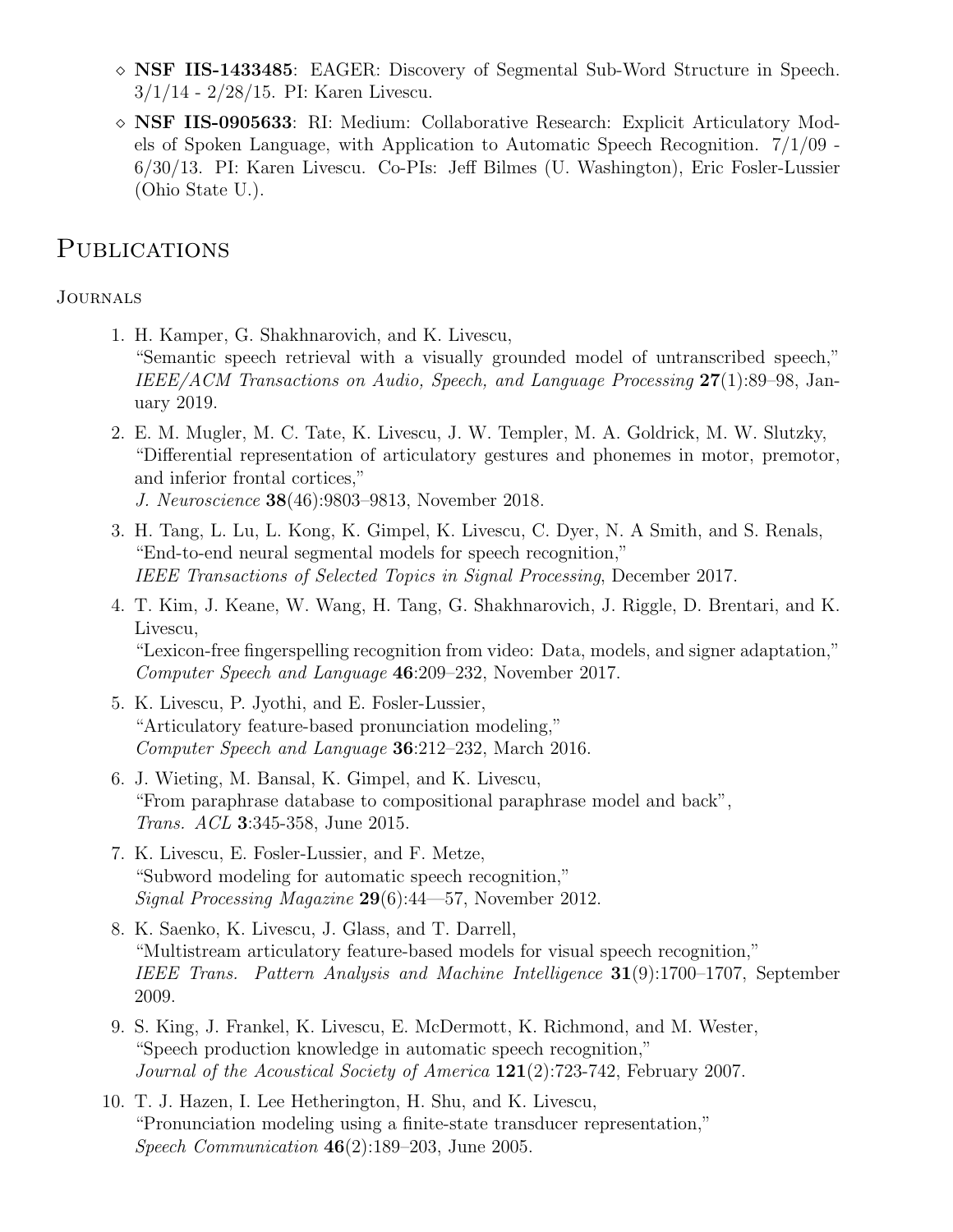Refereed conference/workshop proceedings

- 1. S. Toshniwal, S. Wiseman, K. Livescu, and K. Gimpel, "Chess as a testbed for language model state tracking," AAAI 2022.
- 2. A. Pasad, J.-C. Chou, and K. Livescu, "Layer-wise analysis of a self-supervised speech representation model," ASRU 2021.
- 3. S. Toshniwal\*, P. Xia\*, S. Wiseman, K. Gimpel, and K. Livescu, "On generalization in coreference resolution," Fourth Workshop on Computational Models of Reference, Anaphora, and Coreference (CRAC) 2021. (Best Short Paper Award)
- 4. B. Shi, D. Brentari, G. Shakhnarovich, and K. Livescu, "Fingerspelling detection in American Sign Language," CVPR 2021.
- 5. H. Shi, K. Livescu, and K. Gimpel, "Substructure substitution: Structured data augmentation for NLP," Findings of ACL-IJCNLP 2021.
- 6. Y. Hu, S. Settle, and K. Livescu, "Acoustic span embeddings for multilingual query-by-example search," SLT 2021.
- 7. B. Shi, S. Settle, and K. Livescu, "Whole-word segmental speech recognition with acoustic word embeddings," SLT 2021.
- 8. P. Peng, H. Kamper, and K. Livescu, "A correspondence variational autoencoder for unsupervised acoustic word embeddings," NeurIPS Workshop on Self-Supervised Learning for Speech and Audio Processing 2020.
- 9. H. Shi, K. Livescu, and K. Gimpel, "On the role of supervision in unsupervised constituency parsing," EMNLP 2020.
- 10. S. Toshniwal, S. Wiseman, A. Ettinger, K. Livescu, and K. Gimpel, "Learning to ignore: Long document coreference with bounded memory neural networks," EMNLP 2020.
- 11. Y. Hu, S. Settle, and K. Livescu, "Multilingual jointly trained acoustic and written word embeddings," Interspeech 2020.
- 12. S. Jin, S. Wiseman, K. Stratos, and K. Livescu, "Discrete latent variable representations for low-resource text classification," ACL 2020.
- 13. S. Toshniwal, A. Ettinger, K. Gimpel, and K. Livescu, "PeTra: A sparsely supervised memory model for people tracking," ACL 2020.
- 14. S. Toshniwal, H. Shi, B. Shi, L. Gao, K. Livescu, and K. Gimpel, "A cross-task analysis of text span representations," ACL Workshop on Representation Learning for NLP (RepL4NLP) 2020.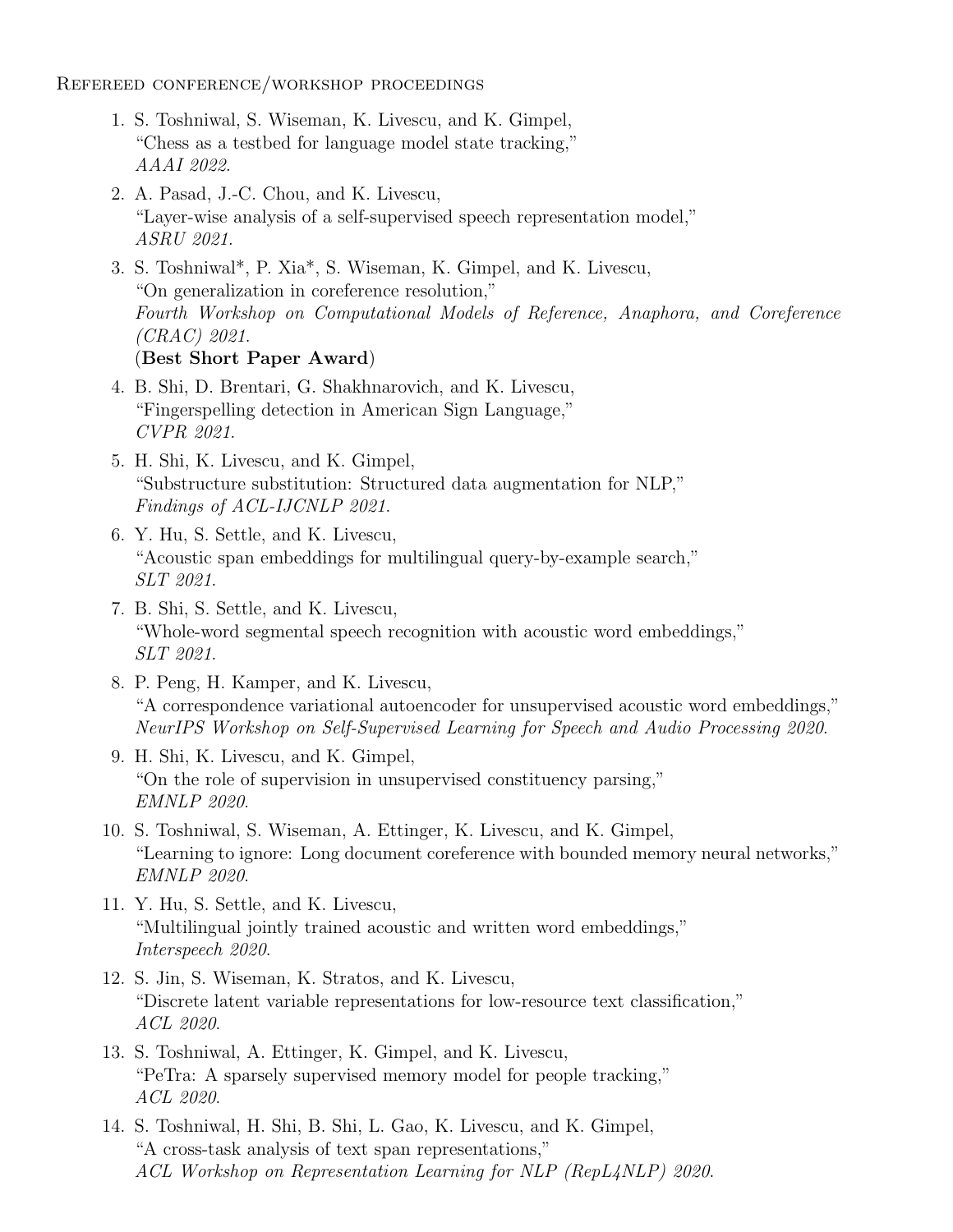- 15. W. Wang, Q. Tang, and K. Livescu, "Unsupervised pre-training of bidirectional speech encoders via masked reconstruction," ICASSP 2020.
- 16. B. Shi, A. Martinez Del Rio, J. Keane, D. Brentari, G. Shakhnarovich, and K. Livescu, "Fingerspelling recognition in the wild with iterative visual attention," ICCV 2019.
- 17. T. Hayashi, S. Watanabe, T. Toda, K. Takeda, S. Toshniwal, and K. Livescu, "Pre-trained text embeddings for enhanced text-to-speech synthesis," Interspeech 2019.
- 18. A. Pasad, B. Shi, H. Kamper, and K. Livescu, "On the contributions of visual and textual supervision in low-resource semantic speech retrieval," Interspeech 2019.
- 19. H. Shi, J. Mao, K. Gimpel, and K. Livescu, "Visually grounded neural syntax acquisition," ACL 2019 (Best Paper Nominee).
- 20. S. Bansal, H. Kamper, K. Livescu, A. Lopez, and S. Goldwater, "Pre-training on high-resource speech recognition improves low-resource speech-to-text translation," NAACL HLT 2019.
- 21. H. Kamper, A. Anastassiou, and K. Livescu, "Semantic query-by-example speech search using visual grounding," ICASSP 2019.
- 22. S. Settle, K. Audhkhasi, K. Livescu, and M. Picheny, "Acoustically grounded word embeddings for improved acoustics-to-word speech recognition," ICASSP 2019.
- 23. B. Shi, A. Martinez Del Rio, J. Keane, J. Michaux, D. Brentari, G. Shakhnarovich, and K. Livescu, "American Sign Language fingerspelling recognition in the wild," SLT 2018.
- 24. S. Toshniwal, A. Kannan, C.-C. Chiu, Y. Wu, T. N. Sainath, and K. Livescu, "A comparison of techniques for language model integration in encoder-decoder speech recognition," SLT 2018.
- 25. M. Chen, Q. Tang, K. Livescu, and K. Gimpel, "Variational sequential labelers for semi-supervised learning," EMNLP 2018.
- 26. S. Bansal, H. Kamper, K. Livescu, A. Lopez, S. Goldwater, "Low-resource speech-to-text translation," Interspeech 2018.
- 27. T. Tran, S. Toshniwal, M. Bansal, K. Gimpel, K. Livescu, and M. Ostendorf, "Parsing speech: A neural approach to integrating lexical and acoustic-prosodic information," NAACL HLT 2018.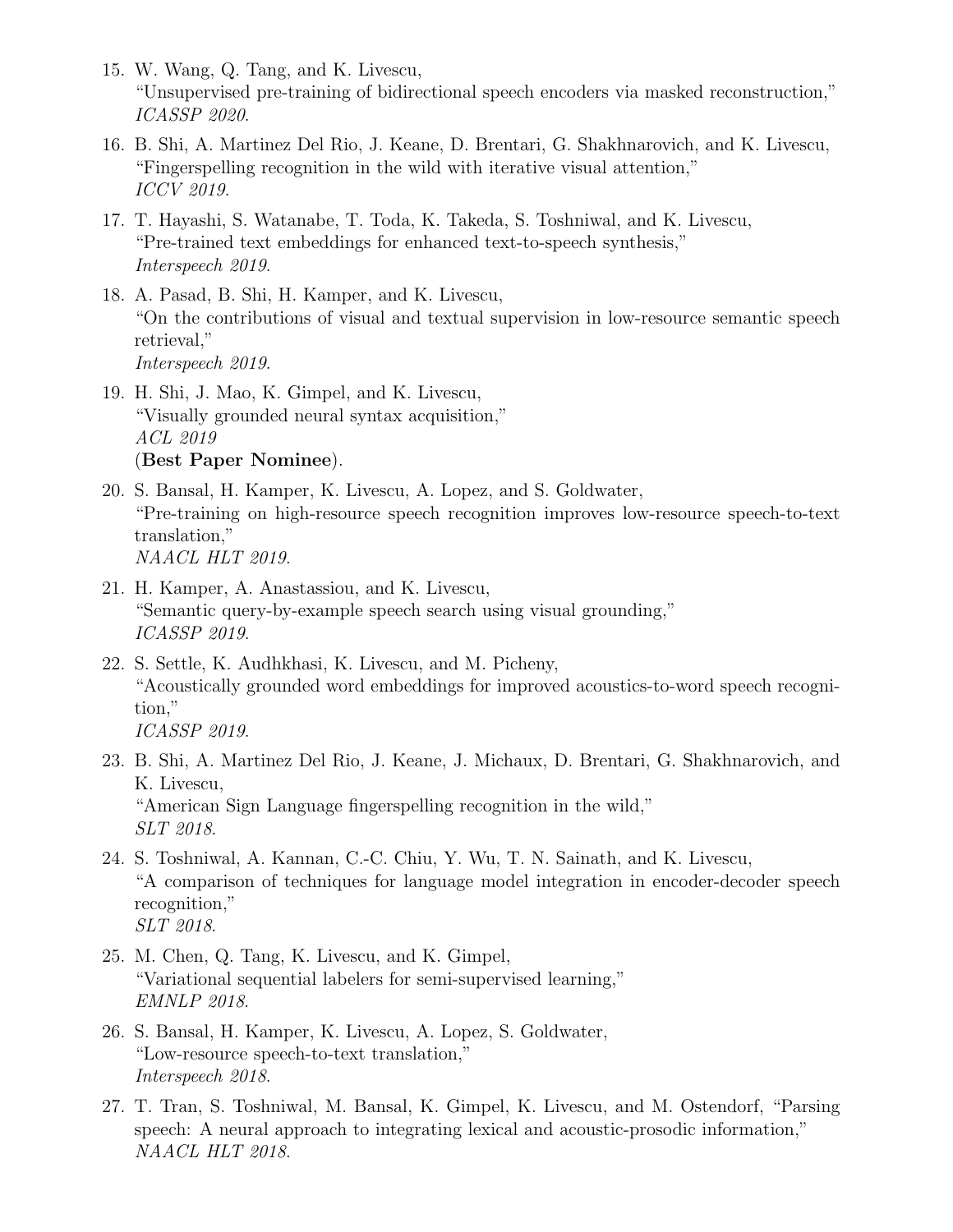- 28. K. Krishna, L. Lu, K. Gimpel, and K. Livescu, "A Study of All-Convolutional Encoders for Connectionist Temporal Classification," ICASSP 2018.
- 29. Q. Tang, W. Wang, and K. Livescu, "Acoustic feature learning using cross-domain articulatory measurements," ICASSP 2018.
- 30. H. Kamper, K. Livescu, and S. Goldwater, "An embedded segmental K-means model for unsupervised segmentation and clustering of speech," ASRU 2017 (Best Paper Nominee).
- 31. B. Shi and K. Livescu, "Multitask training with unlabeled data for end-to-end sign language fingerspelling recognition," ASRU 2017.
- 32. S. Toshniwal, H. Tang, L. Lu, and K. Livescu, "Multitask learning with low-level auxiliary tasks for encoder-decoder based speech recognition,"

Interspeech 2017.

- 33. H. Kamper, S. Settle, G. Shakhnarovich, and K. Livescu, "Visually grounded learning of keyword prediction from untranscribed speech," Interspeech 2017.
- 34. S. Settle, K. Levin, H. Kamper, and K. Livescu, "Query-by-example search with discriminative neural acoustic word embeddings," Interspeech 2017.
- 35. Q. Tang, W. Wang, and K. Livescu, "Acoustic feature learning with deep variational canonical correlation analysis," Interspeech 2017.
- 36. L. Tu, K. Gimpel, and K. Livescu, "Learning to Embed Words in Context for Syntactic Tasks," ACL Workshop on Representation Learning for NLP (RepL4NLP) 2017 (Best Paper).
- 37. W. He, W. Wang, and K. Livescu, "Multi-view recurrent neural acoustic word embeddings," ICLR 2017.
- 38. S. Settle and K. Livescu, "Discriminative acoustic word embeddings: Recurrent neural network-based approaches," SLT 2016.
- 39. S. Toshniwal and K. Livescu, "Jointly learning to align and convert graphemes to phonemes with neural attention models," SLT 2016.
- 40. H. Tang, W. Wang, K. Gimpel, and K. Livescu, "End-to-end training approaches for discriminative segmental models," SLT 2016.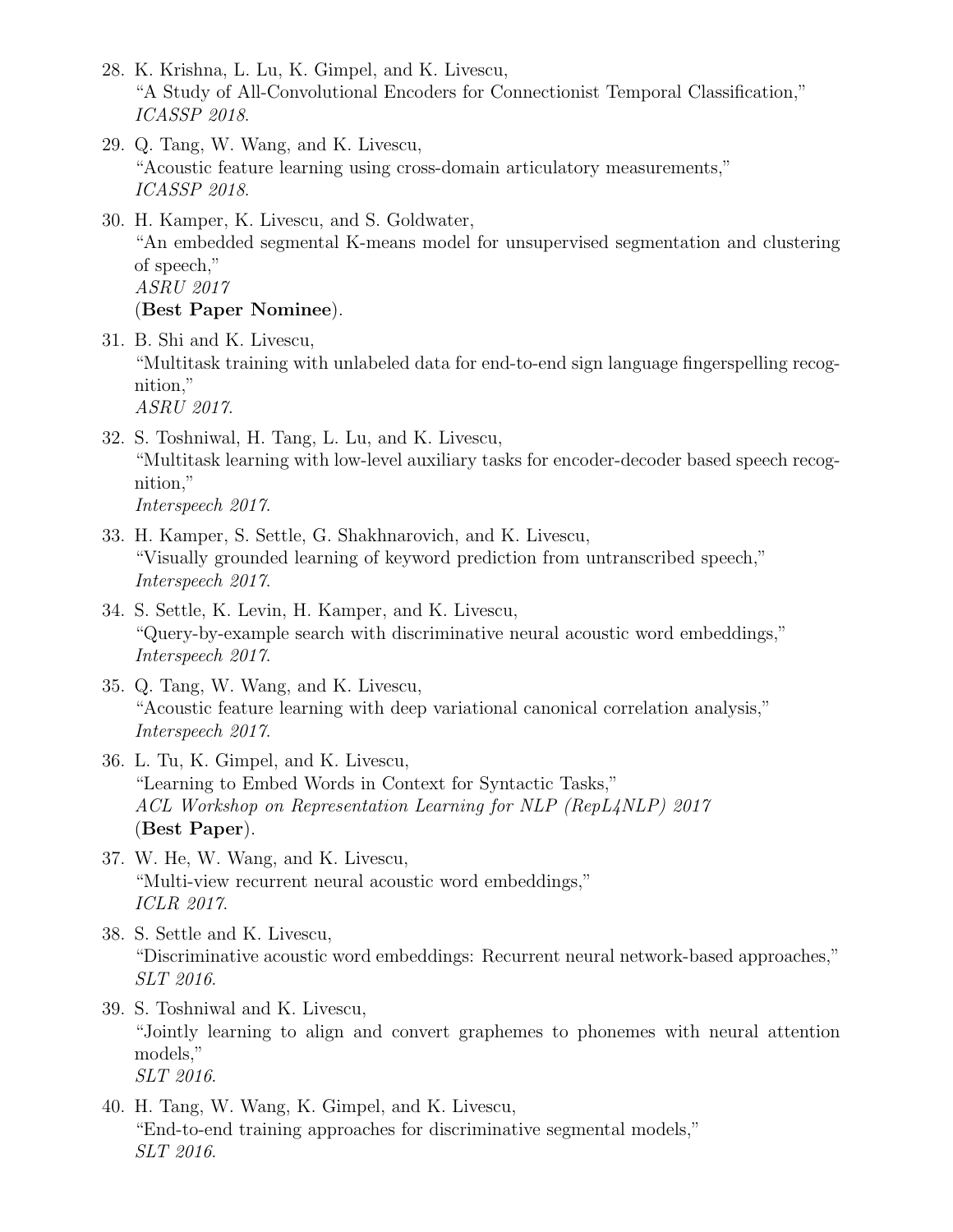- 41. J. Wieting, M. Bansal, K. Gimpel, and K. Livescu, "CHARAGRAM: Embedding words and sentences via character n-grams," EMNLP 2016.
- 42. H. Tang, W. Wang, K. Gimpel, and K. Livescu, "Efficient segmental cascades for speech recognition," Interspeech 2016.
- 43. W. Wang, H. Tang, K. Livescu, "Triphone state-tying via deep canonical correlation analysis," Interspeech 2016.
- 44. P. Swaroop Madhyastha, M. Bansal, K. Gimpel, and K. Livescu, "Mapping unseen words to task-trained embedding spaces," ACL Workshop on Representation Learning for NLP (RepL4NLP) 2016 (Best Paper).
- 45. T. Michaeli, W. Wang, and K. Livescu, "Nonparametric canonical correlation analysis," ICML 2016.
- 46. W. Wang and K. Livescu, "Large-scale approximate kernel canonical correlation analysis," ICLR 2016.
- 47. J. Wieting, M. Bansal, K. Gimpel, and K. Livescu, "Towards universal paraphrastic sentence embeddings," ICLR 2016.
- 48. H. Kamper, W. Wang, and K. Livescu, "Deep convolutional acoustic word embeddings using word-pair side information," ICASSP 2016.
- 49. T. Kim, W. Wang, H. Tang, and K. Livescu, "Signer-independent fingerspelling recognition with deep neural network adaptation," ICASSP 2016 (Best Student Paper nominee).
- 50. W. Wang, R. Arora, N. Srebro, and K. Livescu, "Stochastic optimization for deep CCA via nonlinear orthogonal iterations," Allerton Conference on Communication, Control, and Computing 2015.
- 51. H. Tang, W. Wang, K. Gimpel, and K. Livescu, "Discriminative segmental cascades for feature-rich phone recognition," ASRU 2015 (Best Paper Nominee).
- 52. W. Wang, R. Arora, K. Livescu, and J. Bilmes, "On deep multi-view representation learning," ICML 2015.
- 53. A. Lu, W. Wang, M. Bansal, K. Gimpel, and K. Livescu, "Deep multilingual correlation for improved word embeddings," NAACL 2015.
- 54. W. Wang, R. Arora, K. Livescu, and J. Bilmes, "Unsupervised learning of acoustic features via deep canonical correlation analysis", ICASSP 2015.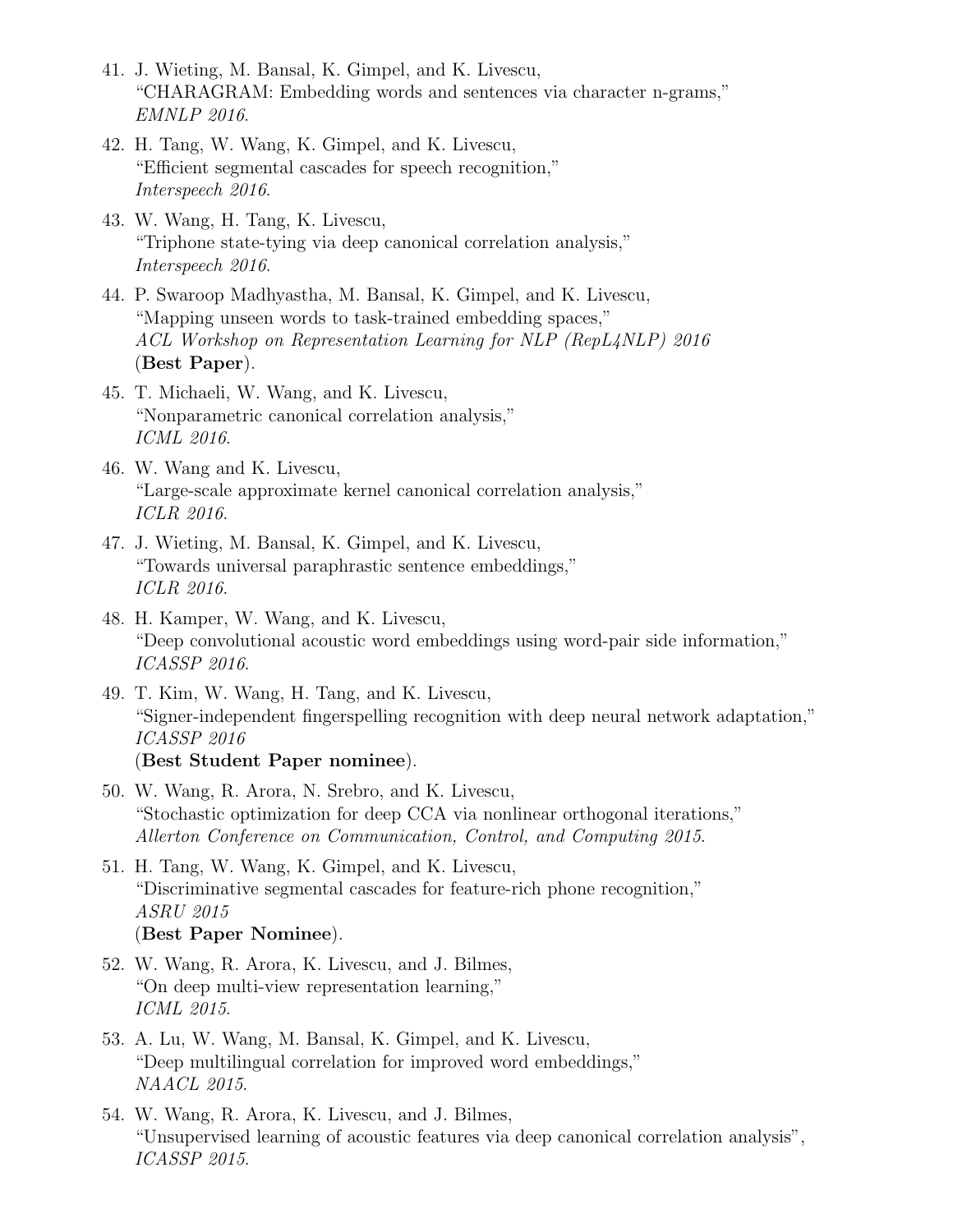- 55. W. Wang, R. Arora, and K. Livescu, "Reconstruction of articulatory measurements with smoothed low-rank matrix completion," SLT 2014.
- 56. H. Tang and K. Gimpel and K. Livescu, "A comparison of training approaches for discriminative segmental models," Interspeech 2014.
- 57. P. Jyothi and K. Livescu, "Revisiting word neighborhoods for speech recognition," ACL MORPHFSM Workshop 2014.
- 58. M. Bansal and K. Gimpel and K. Livescu, "Tailoring continuous word representations for dependency parsing," ACL 2014.
- 59. R. Arora and K. Livescu, "Multi-view learning with supervision for transformed bottleneck features," ICASSP 2014.
- 60. K. Levin, K. Henry, A. Jansen, and K. Livescu, "Fixed-dimensional acoustic embeddings of variable-length segments in low-resource settings," ASRU 2013.

### (Best Student Paper 2nd Place)

- 61. T. Kim, G. Shakhnarovich, and K. Livescu, "Fingerspelling recognition with semi-Markov conditional random fields," ICCV 2013.
- 62. P. Jyothi, E. Fosler-Lussier, and K. Livescu, "Discriminative training of WFST factors with application to pronunciation modeling," Interspeech 2013.
- 63. G. Andrew, R. Arora, J. Bilmes, and K. Livescu, "Deep canonical correlation analysis," ICML 2013.
- 64. R. Prabhavalkar, K. Livescu, E. Fosler-Lussier, and J. Keshet, "Discriminative articulatory models for spoken term detection in low-resource conversational settings," ICASSP 2013.
- 65. R. Arora and K. Livescu, "Multi-view CCA-based acoustic features for phonetic recognition across speakers and domains," ICASSP 2013.
- 66. T. Kim, K. Livescu, and G. Shakhnarovich, "American Sign Language fingerspelling recognition with phonological feature-based tandem models," SLT 2012.
- 67. R. Arora, A. Cotter, K. Livescu, and N. Srebro, "Stochastic optimization for PCA and PLS," Allerton Conference on Communication, Control, and Computing 2012.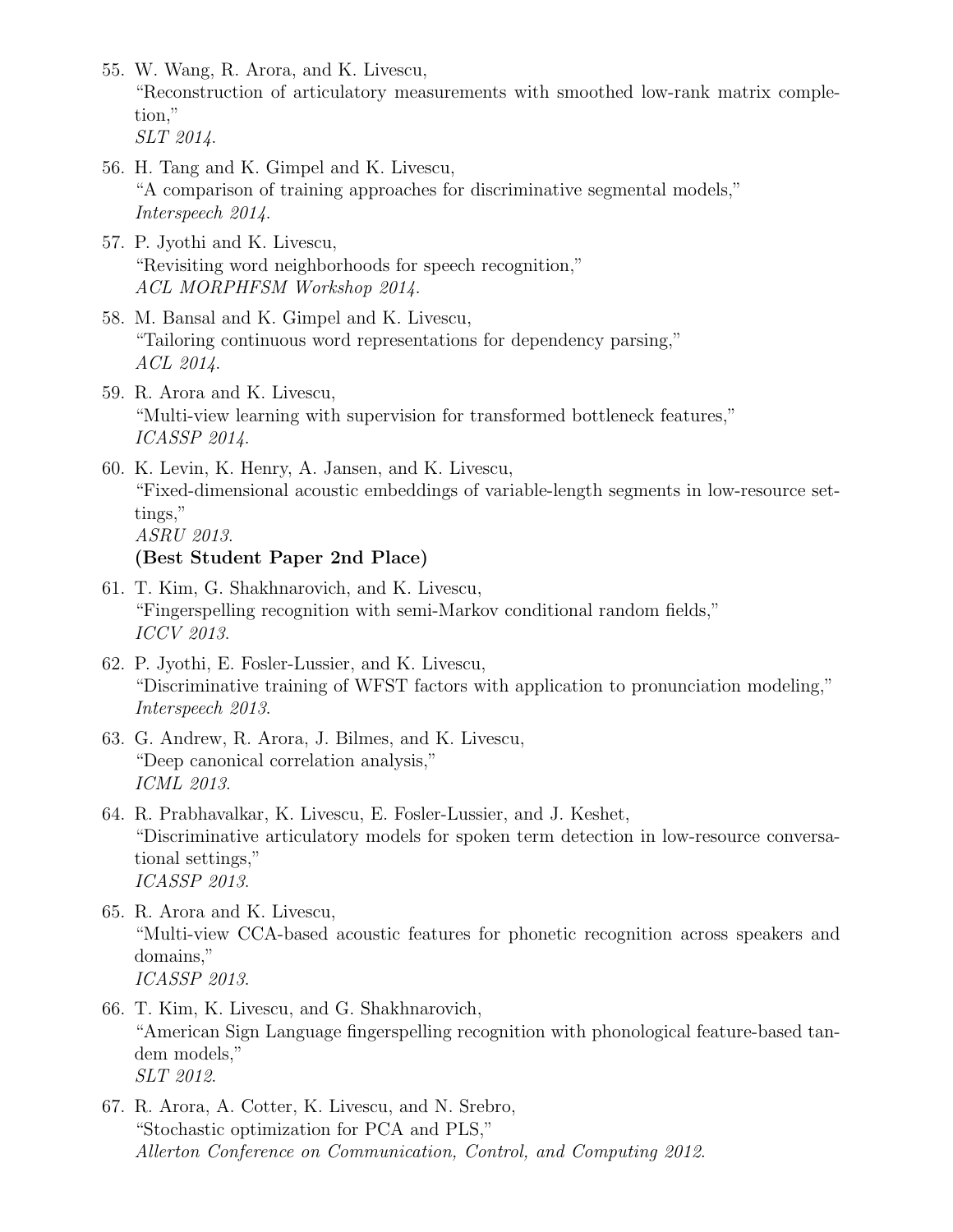68. R. Arora and K. Livescu,

"Kernel CCA for multi-view learning of acoustic features using articulatory measurements,"

Symposium on Machine Learning in Speech and Language Processing (MLSLP) 2012.

- 69. R. Prabhavalkar, J. Keshet, K. Livescu, and E. Fosler-Lussier, "Discriminative spoken term detection with limited data," Symposium on Machine Learning in Speech and Language Processing (MLSLP) 2012.
- 70. P. Jyothi, E. Fosler-Lussier, and K. Livescu, "Discriminatively learning factorized finite state pronunciation models from dynamic Bayesian networks," Interspeech 2012. (Best Student Paper)
- 71. H. Tang, J. Keshet, and K. Livescu, "Discriminative pronunciation modeling: A large-margin, feature-rich approach," ACL 2012.
- 72. S. Bharadwaj, R. Arora, K. Livescu, and M. Hasegawa-Johnson, "Multi-view acoustic feature learning using articulatory measurements," IEEE International Workshop on Statistical Machine Learning for Speech Processing (IWSML) 2012.
- 73. R. Prabhavalkar, E. Fosler-Lussier, and K. Livescu, "A factored conditional random field model for articulatory feature forced transcription," ASRU 2011.
- 74. J. Labiak and K. Livescu, "Nearest neighbors with learned distances for phonetic frame classification," Interspeech 2011.
- 75. A. B. Næss, K. Livescu, and R. Prabhavalkar, "Articulatory feature classification using nearest neighbors," Interspeech 2011.
- 76. P. Jyothi, K. Livescu, and E. Fosler-Lussier, "Lexical access experiments with context-dependent articulatory feature-based models," ICASSP 2011.
- 77. S. Bowman and K. Livescu, "Modeling pronunciation variation with context-dependent articulatory feature decision trees," Interspeech 2010.
- 78. L. Terry, K. Livescu, J. Pierrehumbert, and A. Katsaggelos, "Audio-visual anticipatory coarticulation modeling by human and machine," Interspeech 2010.
- 79. A. Margolis, K. Livescu, and M. Ostendorf, "Semi-supervised domain adaptation for automatic dialog act tagging," ACL Workshop on Domain Adaptation for Natural Language Processing (DANLP) 2010.
- 80. A. Margolis, M. Ostendorf, and K. Livescu, "Cross-genre training for automatic prosody classification," Speech Prosody 2010.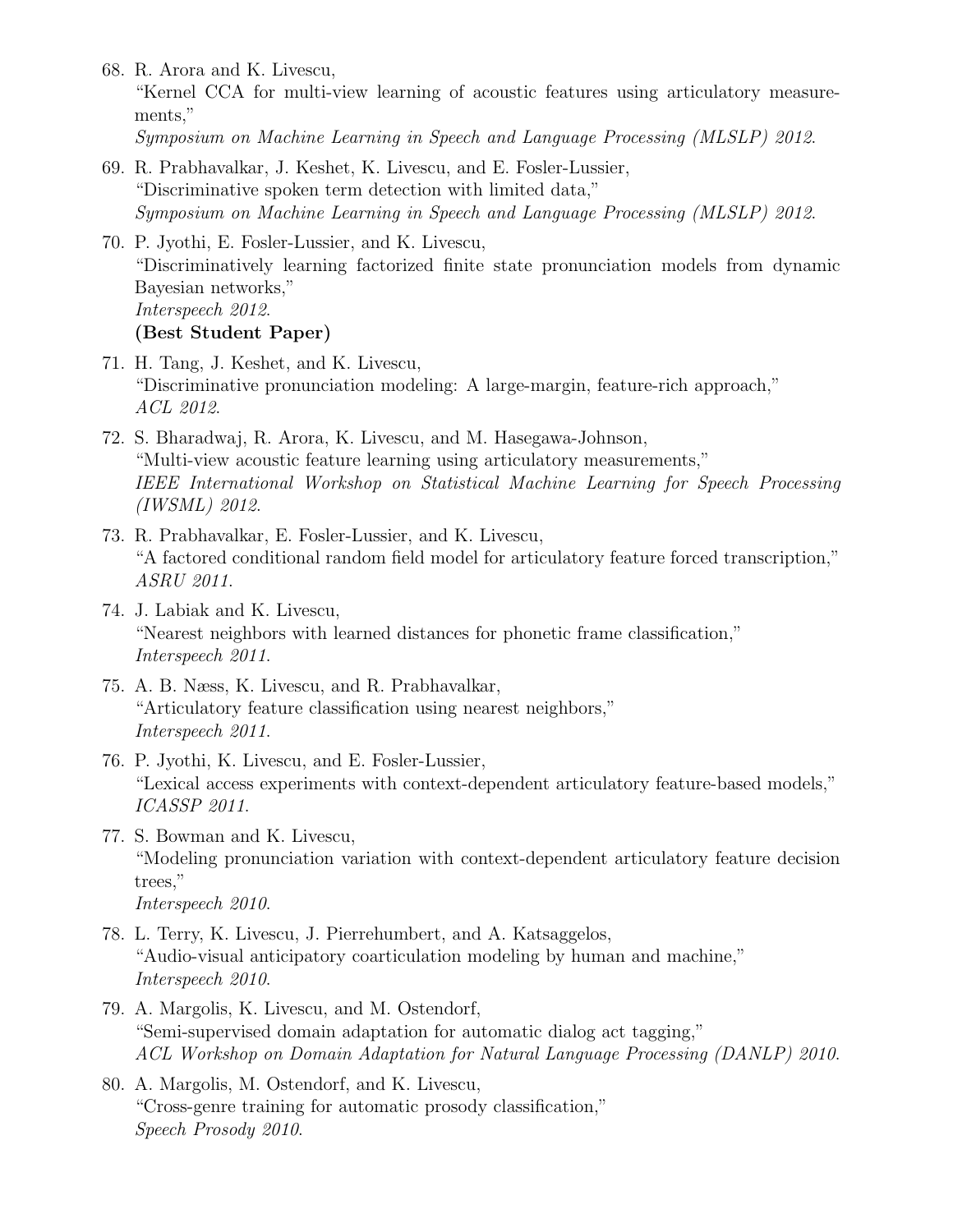- 81. K. Livescu and M. Stoehr, "Multi-view learning of acoustic features for speaker recognition," ASRU 2009.
- 82. K. Chaudhuri, S. Kakade, K. Livescu, and K. Sridharan, "Multi-view clustering via canonical correlation analysis," ICML 2009.
- 83. K. Livescu, B. Zhu, and J. Glass, "On the phonetic information in ultrasonic microphone signals," ICASSP 2009.
- 84. O. Cetin, M. Magimai-Doss, K. Livescu, A. Kantor, S. King, C. Bartels, and J. Frankel, "Monolingual and crosslingual comparison of tandem features derived from articulatory and phone MLPs," ASRU 2009.
- 85. J. Frankel, M. Magimai-Doss, S. King, K. Livescu, and O. Cetin, "Articulatory feature classifiers trained on 2000 hours of telephone speech," Interspeech 2007.
- 86. M. Hasegawa-Johnson, K. Livescu, P. Lal, and K. Saenko, "Audiovisual speech recognition with articulator positions as hidden variables," International Congress on Phonetic Sciences (ICPhS) 2007.
- 87. K. Livescu, O. Cetin, M. Hasegawa-Johnson, S. King, C. Bartels, N. Borges, A. Kantor, P. Lal, L. Yung, A. Bezman, S. Dawson-Haggerty, B. Woods, J. Frankel, M. Magimai-Doss, and K. Saenko, "Articulatory feature-based methods for acoustic and audio-visual speech recognition: Summary from the 2006 JHU Summer Workshop," ICASSP 2007.
- 88. O. Cetin, A. Kantor, S. King, C. Bartels, M. Magimai-Doss, J. Frankel, and K. Livescu, "An articulatory feature-based tandem approach and factored observation modeling," ICASSP 2007.
- 89. K. Livescu, A. Bezman, N. Borges, L. Yung, O. Cetin, J. Frankel, S. King, M. Magimai-Doss, X. Chi, and L. Lavoie, "Manual transcription of conversational spech at the articulatory feature level," ICASSP 2007.
- 90. K. Saenko and K. Livescu, "An Asynchronous DBN for Audio-Visual Speech Recognition," SLT 2006.
- 91. K. Saenko, K. Livescu, M. Siracusa, K. Wilson, J. Glass, and T. Darrell, "Visual speech recognition with loosely synchronized feature streams," ICCV 2005.
- 92. M. Hasegawa-Johnson, J. Baker, S. Borys, K. Chen, E. Coogan, S. Greenberg, A. Juneja, K. Kirchhoff, K. Livescu, K. Sonmez, S. Mohan, J. Muller, and T. Wang, "Landmark-based speech recognition: Report of the 2004 Johns Hopkins Summer Workshop," ICASSP 2005.
- 93. K. Saenko, K. Livescu, J. Glass, and T. Darrell, "Production domain modeling of pronunciation for visual speech recognition," ICASSP 2005.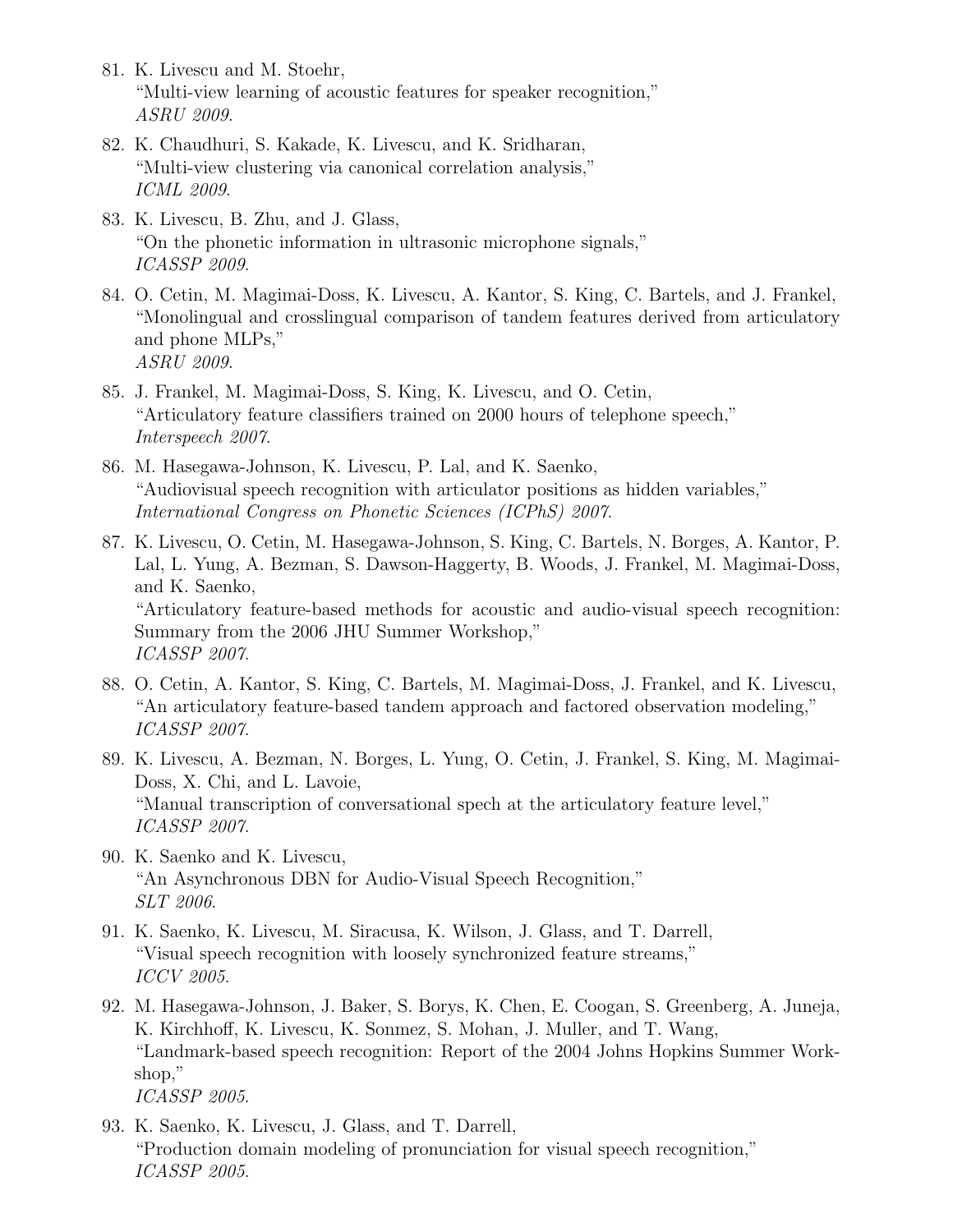- 94. K. Livescu and J. Glass, "Feature-based pronunciation modeling with trainable asynchrony probabilities," ICSLP 2004.
- 95. K. Livescu and J. Glass, "Feature-based pronunciation modeling for speech recognition," HLT/NAACL 2004.
- 96. K. Livescu, J. Glass, and J. Bilmes, "Hidden feature models for speech recognition using dynamic Bayesian networks," Eurospeech 2003.
- 97. T. J. Hazen, I. Lee Hetherington, H. Shu, and K. Livescu, "Pronunciation modeling using a finite-state transducer representation," ISCA Workshop on Pronunciation Modeling and Lexicon Adaptation (PMLA) 2002.
- 98. G. Zweig, J. Bilmes, T. Richardson, K. Filali, K. Livescu, P. Xu, K. Jackson, Y. Brandman, E. Sandness, E. Holtz, J. Torres, B. Byrne, "Structurally discriminative graphical models for automatic speech recognition: Results from the 2001 Johns Hopkins Summer Workshop," ICASSP 2002.
- 99. K. Livescu and J. Glass, "Segment-based recognition on the PhoneBook task: Initial results and observations on duration modeling," Eurospeech 2001.
- 100. K. Livescu and J. Glass, "Lexical modeling of non-native speech for automatic speech recognition," ICASSP 2000.

### **TEACHING**

- TTI-Chicago/U. Chicago, 2017–2021 TTIC 31220: Unsupervised Learning and Data Analysis
- TTI-Chicago/U. Chicago, 2009–2022 TTIC 31110: Speech Technologies
- $\Diamond$  TTI-Chicago/U. Chicago, 2011–2015 TTIC 31090: Signals, Systems, and Random Processes
- Weizmann Institute, Winter 2011 20114231: Introduction to Speech Recognition
- EECS Department, MIT, Spring 2007 Co-lecturer, 6.345: Automatic Speech Recognition
- EECS Department, MIT, 2005–2007 Recitation instructor, 6.003: Signals and Systems.

# ADVISING (CURRENT)

Ph.D.

Ju-Chieh Chou, 2021–present Ankita Pasad, 2017–present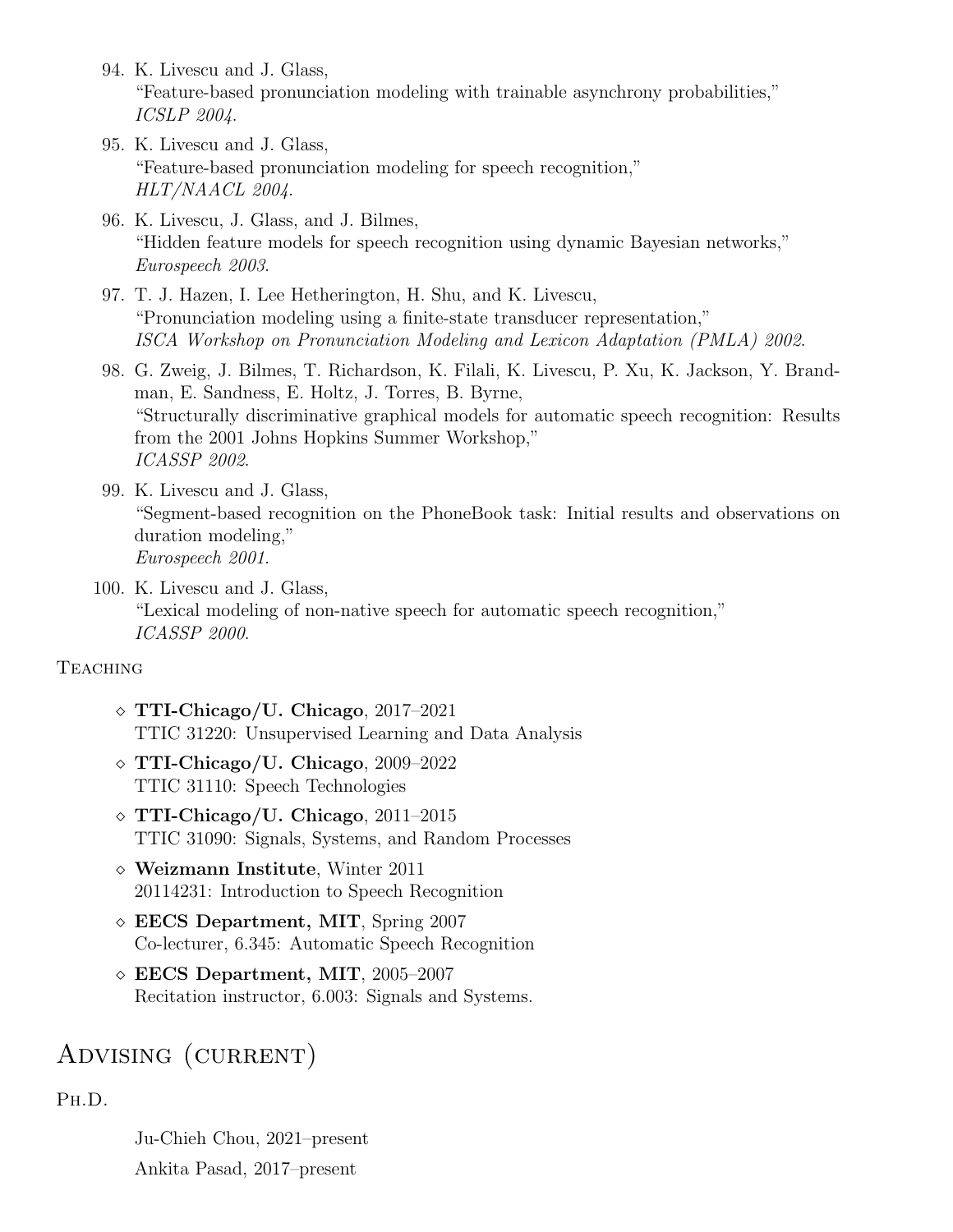Shane Settle, 2016–present Bowen Shi, 2016–present Haoyue "Freda" Shi, 2018–present (co-advised with Kevin Gimpel) Qingming Tang, 2016–present Shubham Toshniwal, 2015–present (co-advised with Kevin Gimpel) David Yunis, 2019–present

# Advising (past)

### Post-doc

Herman Kamper 2017 ( $\longrightarrow$  Assistant Professor, Stellenbosch U.) Weiran Wang 2014–16 ( $\longrightarrow$  Amazon Alexa) Raman Arora 2011–13 ( $\longrightarrow$  Assistant Professor, JHU)

### Ph.D.

Hao Tang TTIC, 2010–17 ( $\longrightarrow$  post-doc at MIT; now Lecturer at U. Edinburgh)

Taehwan Kim TTIC, 2012–16 (−→ post-doc at Caltech; now at Amazon Alexa)

Bahador Nooraei, TTIC, 2012–15 (left program  $\longrightarrow$  Groupon)

Arild Næss, NTNU, 2010–14 (co-advised, primary advisor: Torbjørn Svendsen; −→ Associate Professor at Trondheim Business School)

Louis Terry, Northwestern U., 2009–11 (co-advised, primary advisor: Aggelos Katsaggelos)

### M.S.

Puyuan (Jason) Peng, U. Chicago, 2020 (co-advised, primary advisor: Mei Wang; → Ph.D. program at U. T. Austin)

John Labiak, U. Chicago, 2009–10 (co-advised, primary advisor: Yali Amit; −→ Two Sigma)

Bo Zhu, MIT, 2007–08 (co-advised, primary advisor: James Glass; → Ph.D. program at MIT)

#### Research Interns/Visiting Students

Yushi Hu, 2019–2021 (U. Chicago  $\longrightarrow$  Ph.D. student at U. Washington)

Shuning Jin, 2019–2020 (U. Minnesota Duluth  $\longrightarrow$  Ph.D. student at Rutgers U.)

Jack Huang, 2018 (undergrad at U. Chicago)

Yang Chen, 2018 (M.S. student at U. Chicago)

Sameer Bansal, 2018 (Ph.D. student at U. Edinburgh)

Jon Michaux, 2017 (Ph.D. at U. Chicago)

Kalpesh Krishna, 2017 (B.S. student at IIT Bombay  $\rightarrow$  Ph.D. student at U. Mass. Amherst)

Wanjia He, 2016 (M.S. student at U. Chicago  $\longrightarrow$  Google)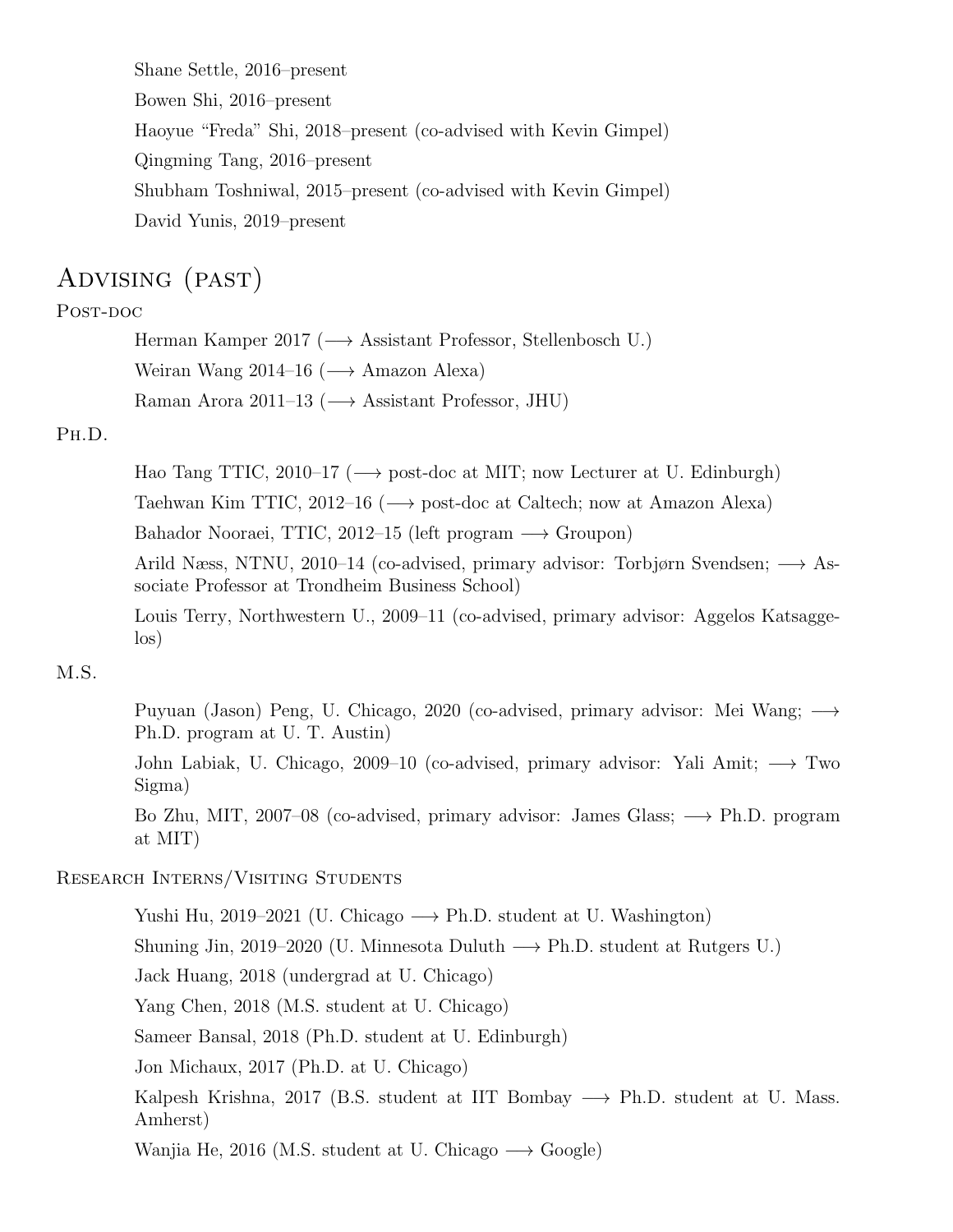Herman Kamper, 2015 and 2016 (Ph.D. student at U. Edinburgh  $\longrightarrow$  faculty at Stellenbosch)

Raci Lynch, 2016 (undergrad at Stanford U.)

Deblin Bagchi, 2016 (Ph.D. student at Ohio State U.)

Trang Tran, 2016 (Ph.D. student at U. Washington)

Dhivya Eswaran, 2015 (Ph.D. student at CMU)

John Wieting, 2014 (Ph.D. student at UIUC  $\longrightarrow$  Ph.D. student at CMU)

Pranava Swaroop Madhyastha, 2014 (Ph.D. student at UPC Barcelona)

Ang Lu, 2014 (undergrad at Tsinghua U.  $\longrightarrow$  M.S. student at CMU)

Hadas Benisty, 2013 (Ph.D. student at Technion  $\rightarrow$  post-doc at Technion)

Victoria Evelkin, 2012 (undergrad at Technion  $\longrightarrow$  Ph.D. student at U. Washington)

Sujeeth Bharadwaj, 2011 (Ph.D. student at UIUC  $\longrightarrow$  Google)

Preethi Jyothi, 2010 (Ph.D. student at Ohio State U.−→ Assistant Professor at IIT Bombay)

Gabrielle Knight, 2010 (undergrad at Northwestern U.  $\longrightarrow$  Google)

Rohit Prabhavalkar, 2010 (Ph.D. student at Ohio State U.  $\longrightarrow$  Google)

Anna Margolis, 2009–10 (Ph.D. student at U. Washington  $\longrightarrow$  Nuance)

Sam Bowman, 2009 (undergrad at U. Chicago −→ Assistant Professor at NYU)

Mark Stoehr, 2009 (undergrad at U. Chicago  $\longrightarrow$  Ph.D. student at U. Chicago)

### THESIS COMMITTEES

Lifu Tu, TTIC, 2021 ( $\longrightarrow$  post-doc, Salesforce Research) Mohammadreza Mostajabi, TTIC, 2019 Bowen Wang, U. Chicago M.S., 2018 Jianzhu Ma, TTIC, 2015 ( $\longrightarrow$  post-doc, UCSD) Jonathan Keane, U. Chicago, 2015 ( $\longrightarrow$  post-doc, U. Chicago) Line Adde, NTNU, 2013 ( $\longrightarrow$  Max Manus) Preethi Jyothi, Ohio State U., 2013 (→ Assistant Professor at IIT Bombay) Arthur Kantor, UIUC, 2013 ( $\longrightarrow$  IBM) Rohit Prabhavalkar, Ohio State U., 2013 ( $\longrightarrow$  Google) Sravana Reddy, U. Chicago, 2012 ( $\longrightarrow$  Hess Fellow at Wellesley) Sonija Waxmonsky, U. Chicago, 2011 ( $\longrightarrow$  LexisNexis) James Kirby, U. Chicago, 2010 ( $\longrightarrow$  Lecturer at U. Edinburgh) Siwei Wang, U. Chicago, 2010 ( $\longrightarrow$  post-doc at Argonne National Lab)

# **SERVICE**

PROGRAM COMMITTEES

Technical co-chair: Interspeech 2022 Program co-chair: ICLR 2019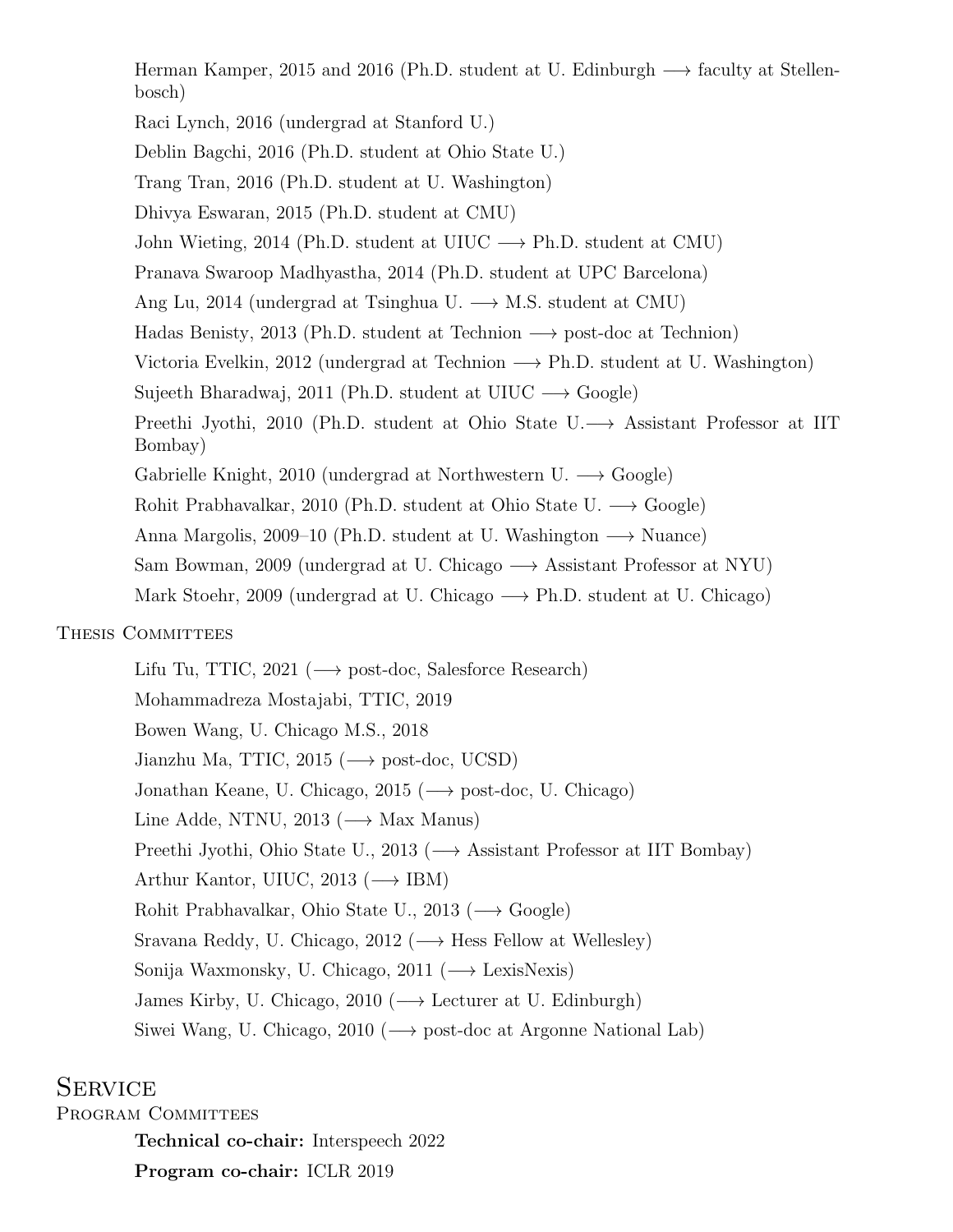Technical co-chair: ASRU 2015, 2017, 2019

Area chair: Interspeech 2020, 2021; EMNLP 2018, 2020; ICLR 2018, 2020; ICASSP 2015–18

### Conference/Workshop Organization

Organizer/organizing committee member: AAAI Workshop on Self-Supervised Learning for Audio and Speech Processing 2022; NeurIPS Workshop on Self-Supervised Learning for Speech and Audio Processing 2020; Workshop for Young Female Researchers in Speech Science & Technology 2016–19; ISCA Workshop on Machine Learning in Speech and Language Processing 2012, 2016–2017; ICML Workshop on Multi-View Representation Learning 2016; Midwest Speech and Language Days 2013, 2015, 2017, 2019; Workshop on Speech Production in Automatic Speech Recognition, 2013; Speech Prosody 2010; Illinois Speech Day 2009–10

#### Workshops chair: EMNLP 2013

Editing and Reviewing

Associate/subject editor: IEEE Trans. Pattern Analysis and Machine Intelligence (TPAMI), 2020–present; Transactions of the ACL, 2021–present; IEEE Open Journal of Signal Processing (OJSP) 2020–2021; IEEE Trans. Audio, Speech, and Language Processing (TASLP), 2014–17; Speech Communication, 2012–13

Guest editor: IEEE JSTSP Special Issue on Self-Supervised Learning for Speech and Audio Processing, 2022; Special issue of Computer Speech and Language on Speech Production in Speech Technologies, 2016

Reviewer: IEEE Trans. Sig. Proc., IEEE Trans. Multimedia, IEEE Trans. Audio, Speech and Lang. Proc., Journal of Machine Learning Research (JMLR), Speech Communication, Computer Speech & Language, Interspeech, ICASSP, ASRU, SLT, NeurIPS, ICML, ICLR, AISTATS, CVPR, ACL, EACL, HLT/NAACL, SIGMORPHON

Panelist: NSF Robust Intelligence programs, 2009, 2013, 2016, 2019, 2021

External reviewer: NSF BCS, 2017

Other Professional Service

Panelist: U. Chicago Rising Stars Workshop, 2021; ISCA Doctoral Consortium, 2017; ISCA Student-meet-Expert Event, 2016

Member: IEEE Speech and Language Technical Committee, 2011–17

Secretary/Workshop Coordinator: ISCA Special Interest Group on Machine Learning (SIGML), 2011–17

Tutorial co-presenter: NAACL 2022 (topic: Self-Supervised Representation Learning for Speech Processing); SLT 2014 (topic: Multi-View Learning of Representations for Speech and Language)

INSTITUTIONAL SERVICE

TTIC Colloquium Coordinator, 2008–09, 2014–present

TTIC Student Support Coordinator, 2018–present

Research Advisory Committee, U. Chicago Data Science Institute, 2021–present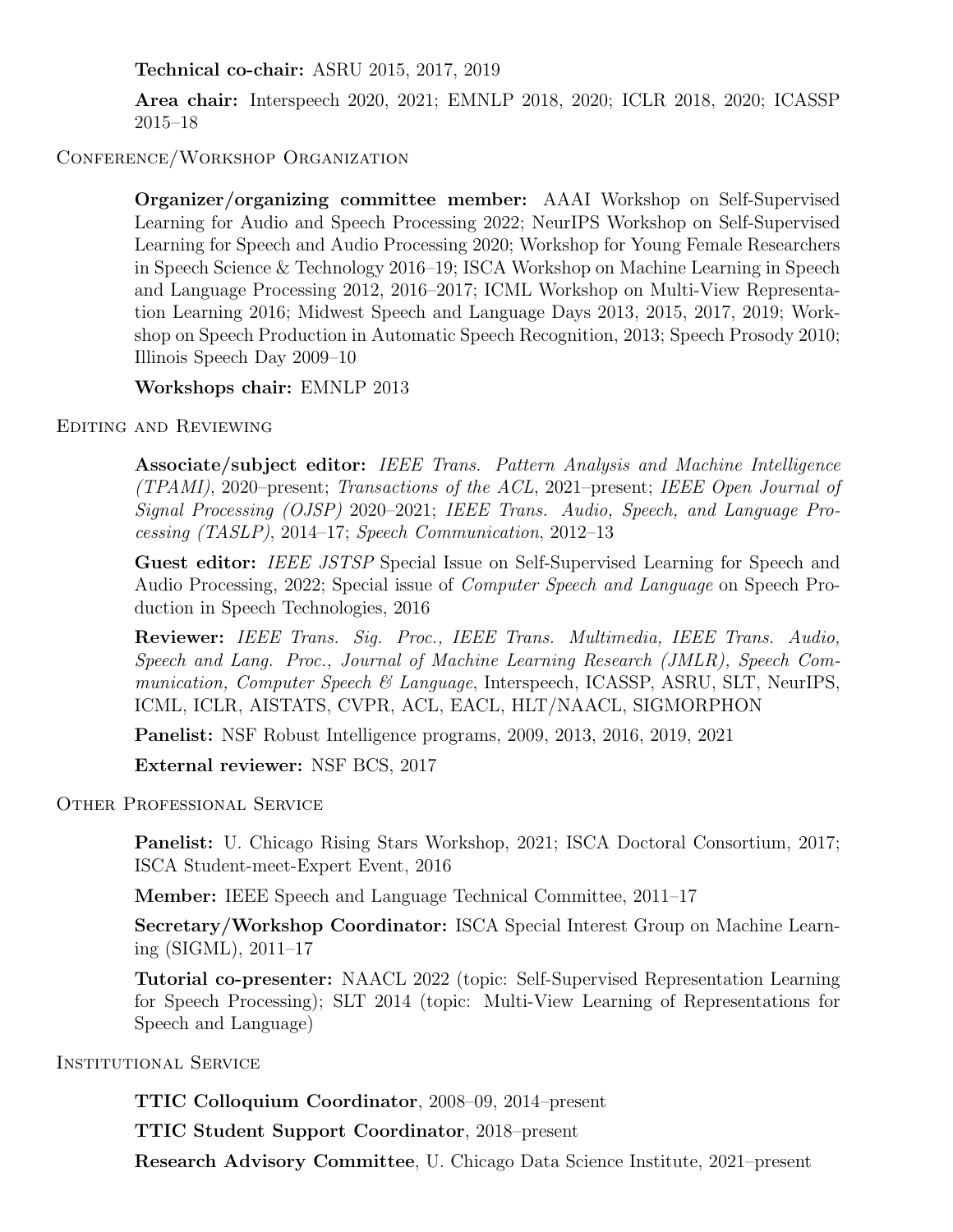Committee member, TTIC Renovation Design Committee, 2019–20

Organizing committee member, TTIC Student Workshop, 2016–20

Steering committee member, U. Chicago Center for Data and Computing, 2019–2021

Committee member, TTIC Presidential Search Support Team, 2018

Committee member, TTIC Committee on Discrimination, Harassment and Abusive Behavior policy, 2017

Committee member, TTIC Website Committee, 2016–20

Committee member, TTIC Computing Committee, 2010–11

Research faculty mentor to Kevin Gimpel (2013–15; now Assistant Professor at TTIC), Mohit Bansal (2013–16; now Associate Professor at UNC Chapel Hill), Liang Lu (2016– 17; now at MSR), Sam Wiseman (2018–present; accepted Assistant Professor position at Duke)

### Selected Invited Talks

Meta (FB) Speech & Audio Summit, 2021

U. Virginia ECE Seminar Series, 2021

U. T. Austin Forum for AI, 2020

Amazon AWS, 2020

ICML Workshop on Self-Supervision in Audio and Speech, 2020

Seminar @ Cornell Tech, New York, 2019

New York Academy of Science Symposium on Natural Language, Dialog, and Speech (keynote speaker), New York, 2019

Speech and Audio in the Northeast (SANE) Workshop, New York, 2019

Auditory EEG Signal Processing (AESoP) symposium, Leuven, Belgium, 2019

Machine Learning Summer School (invited instructor), London, 2019

IEEE Workshop on Spoken Language Technology, Athens, 2018

LTI Colloquium, Carnegie Mellon University, 2018

International Workshop on Symbolic-Neural Learning, Nagoya, 2018

Introduction to Machine Learning Summer School, Chicago, 2018

Lisbon Machine Learning School, Lisbon, 2018

ML4Audio NeurIPS Workshop, Long Beach, CA, 2017

AI Seminar, U. Michigan, 2017

EMNLP Workshop on Subword & Character Level Models in NLP, Copenhagen, 2017

Workshop on Deep Learning, U. Maryland, 2017

AAAI Spring Symposium on the Science of Intelligence (keynote speaker), Stanford University, 2017

Nuance Research Conference (keynote speaker), 2017

Workshop on Speech Representation, Perception, and Recognition, McGovern Institute, MIT, 2017

Symposium on Speech and Audio Processing, ICSEE, Israel, 2016